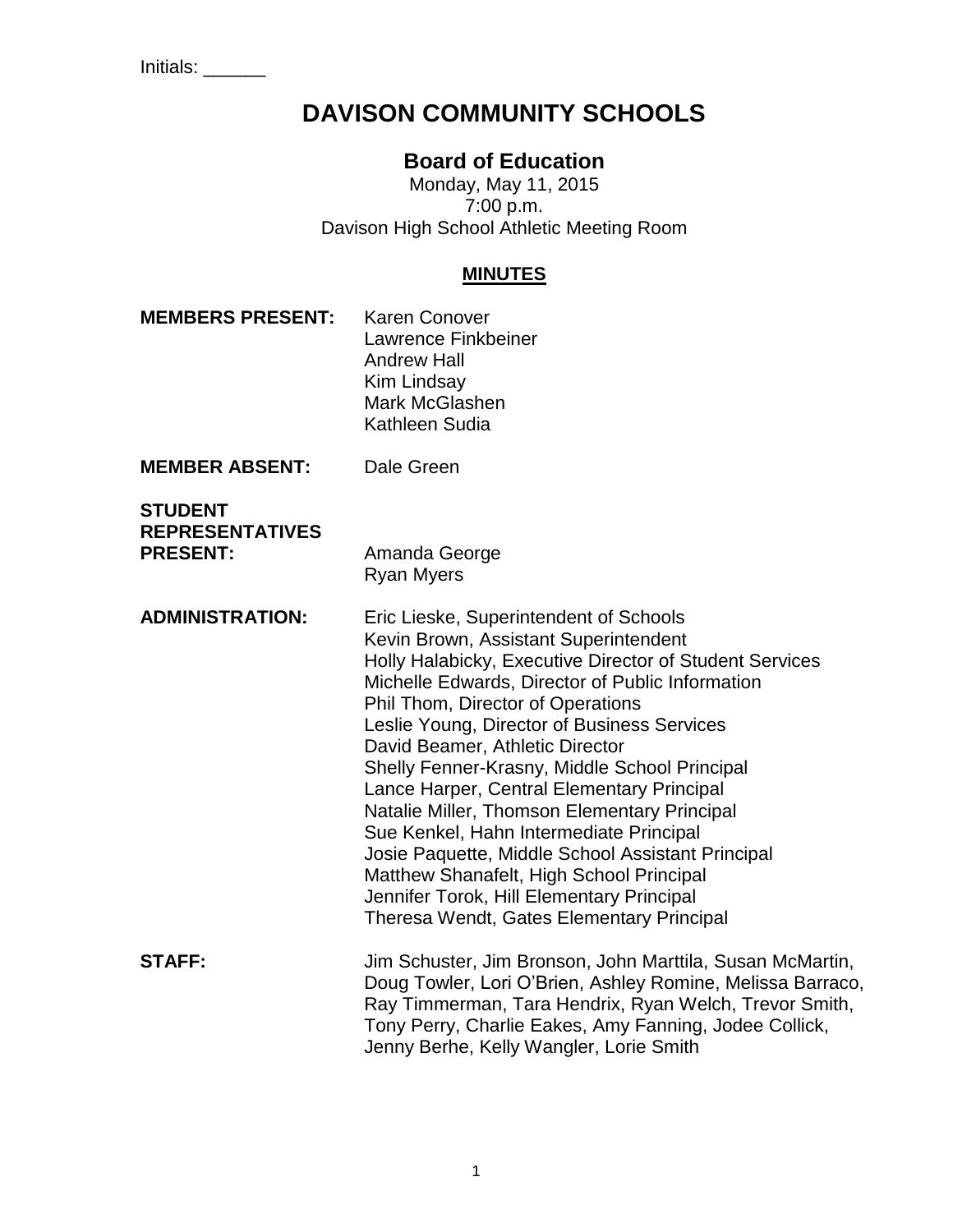Initials: \_\_\_\_\_\_\_\_ May 11, 2015

**OTHER GUESTS:** Michael Spears, Karen Vobach, Lexi Dingman, Jessica Dymowski, Alexandria Gill, Haley Millis, Jennifer Tourgee, Gabrielle Collick, Alexis Collick, Amy Ostrander, Terry Rohls, Lisa DeVaney, Nancy Mazur, John Mazur, Tammy Moore, Allison Moore, Aaron Moore, Suzi Martinbianco, Ralph Martinbianco, Andrea Hicks, Alexis Hicks, Tom Crane, Michelle Tear, Tammp Campbell, Ron Stephens, Christine Stephens, Jenny Starr, Carrie Clur, Joel Sanford, Becky Stevens, Bronson Family, Barb Karr, Clarissa Simmonds, Megan Russell, Mycalla Baldes, Nayea Zimmerman, Karen Hoyt, Tim Ware, Nancy Shaffer, Madison Pursleyn, Matthew Wrangler, Michael Dyer, Tiffany Dyer, Michelle McQueen, Josh Hill, Austin Eaton, Jourdan Schmidt, Bob McNab, Jennifer McNab, Sam Laidler, Lori Greenhaw, Rachel Karr, Matt Karr, Kina Close, Ron Reese, John Brabaw, Jeff Brabaw, Stephanie Gebawer, Ron Gill, Samantha Angus, Katherine Arnes, Hogan Butler, Hunter Clark, Elise Close, Madysen Eady, Brendan Fleming, Morgan Graham, Mitchell Hards, Madeline Karr, Nicole Martinbianco, Tyler Mayer, Chelsie McLaughlin, Preston McNab, Katie McNew, Keagan McQueen, Caleb Mulholland, Noah Nagy, Victoria Ostrander, Madalin Roberts, Logan Smith, Gabrielle Stephens, Miranda Strobl, Kayla Tear, Peyton Thiel, Corran Thornton, Jensen Vickerman, Matthew Wrangler, Hunter Webb

#### **ORDER OF BUSINESS:**

**CALL TO ORDER**: The regular meeting of the Davison Board of Education was called to order by President Kathleen Sudia at 7:00 pm in the Davison High School Athletic Meeting Room.

**PLEDGE OF ALLEGIANCE:** The pledge of allegiance will be led by this month's Hahn Heroes, their teacher facilitator Tara Hendrix and Hahn Intermediate Principal Sue Kenkel.

**ROLL CALL:** Kathy LaFeldt read the roll. Members present: Karen Conover, Lawrence Finkbeiner, Andrew Hall, Kim Lindsay, Mark McGlashen and Kathleen Sudia. Member absent: Dale Green. Student members present: Amanda George, Ryan Myers.

**APPROVAL OF AGENDA:** Moved by Karen Conover, supported by Larry Finkbeiner, to approve the agenda as presented. The motion was carried with a vote of 6-yes, 0-no.

**APPROVAL OF CONSENT AGENDA:** Moved by Kim Lindsay, supported by Mark McGlashen, to approve the consent agenda which included items 1-5 below: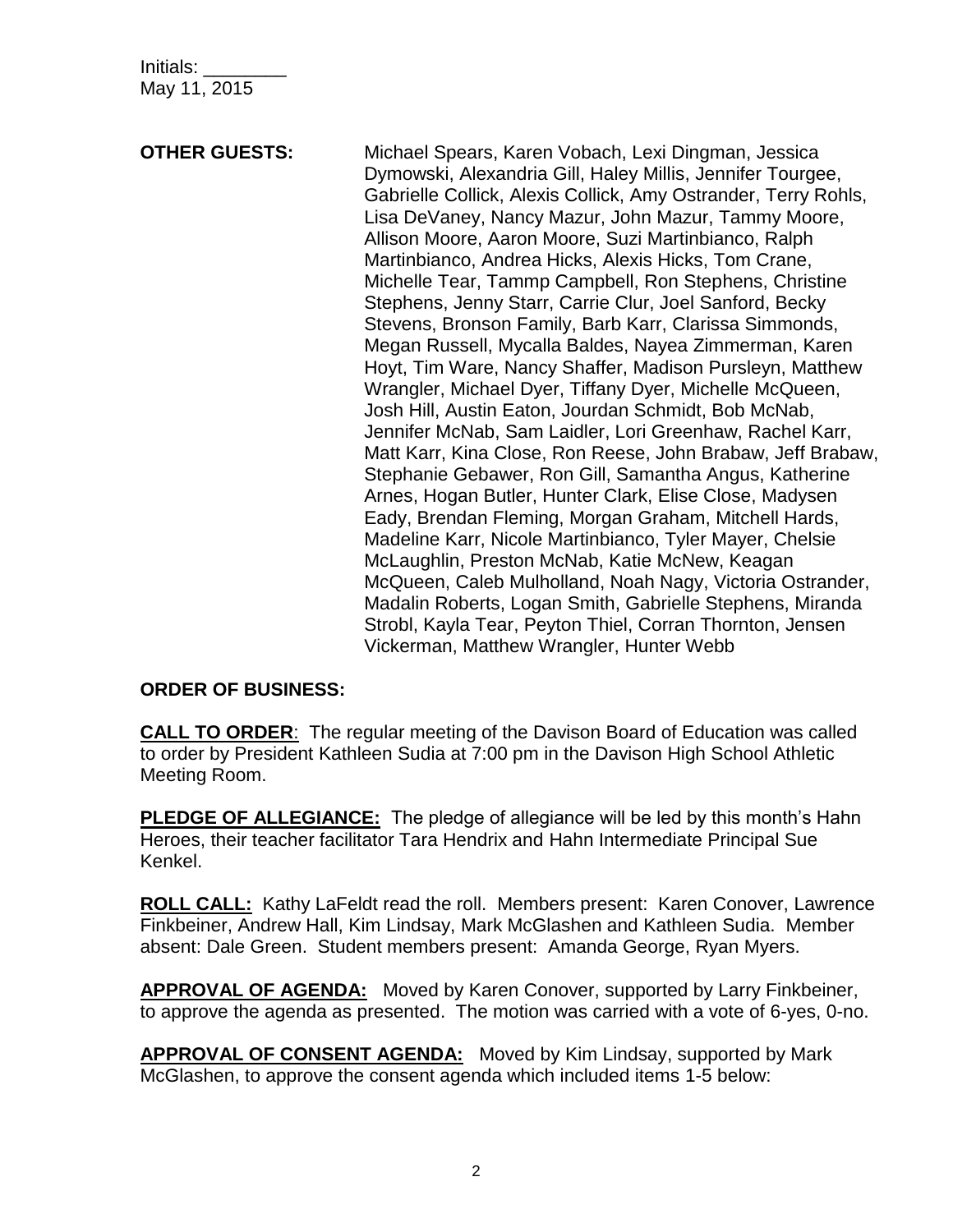- 1. **Approval of Minutes:** Approval of the open and closed session minutes for the previous special meeting of April 27, 2015. Approval of the minutes for committee meetings held since the April 27, 2015 board meeting.
- 2. **Approval of Bills for Payment:** Approval of payment of the bills for April:

AP-Pooled Cash: General Fund, DCER Fund, DTV Fund, School Lunch Fund, and Student Activity Fund  $$ 1,305,753.16$ 

- 3. **Treasurer's Report:** Approval of the Treasurer's Report for the month of April.
- 4. **Monthly Personnel Report:** Approval of personnel activity for the period of March 31 through May 6, 2015.
- 5. **Approval of Policy Revisions (for second reading and adoption):**

| <b>Policy</b> | Title                     |
|---------------|---------------------------|
| $1000*$       | Administration            |
| $3000*$       | <b>Professional Staff</b> |
| 4000          | <b>Support Staff</b>      |
| 9000          | <b>Relations</b>          |

\*Policy 1240 - Evaluation of the Superintendent, Policy 1420 - School Administrator Evaluation and Policy 3220 - Professional Staff Evaluation are on "hold" pending legislative revisions. Formerly approved evaluation policies will be used this year.

The motion was carried with a vote of 6-yes, 0-no.

#### **COMMUNICATIONS:**

#### **Special Presentations**

**Recognition of Davison Community Schools' Instrumental Music Program:**  This year six Davison High School and Davison Middle School instrumental music groups obtained Superior I ratings at the Michigan School Band and Orchestra Association (MSBOA) District III Festival held in March at Davison High School. Executive Director of Student Services Holly Halabicky provided information regarding the District's instrumental music department which provides instrumental music courses that begin in fifth grade. Superintendent Lieske and Board President Sudia congratulated, recognized and provided certificates to the following teachers for their excellent leadership in the District's instrumental music program: Jim Schuster, Davison High School String Orchestra, Concert Band, Symphonic Orchestra and Wind Ensemble; Jim Bronson, Davison Middle School 8th Grade Cardinal Band; John Marttila, Davison Middle School 8th Grade Symphony Orchestra; and Susan McMartin, Hahn Intermediate School Band.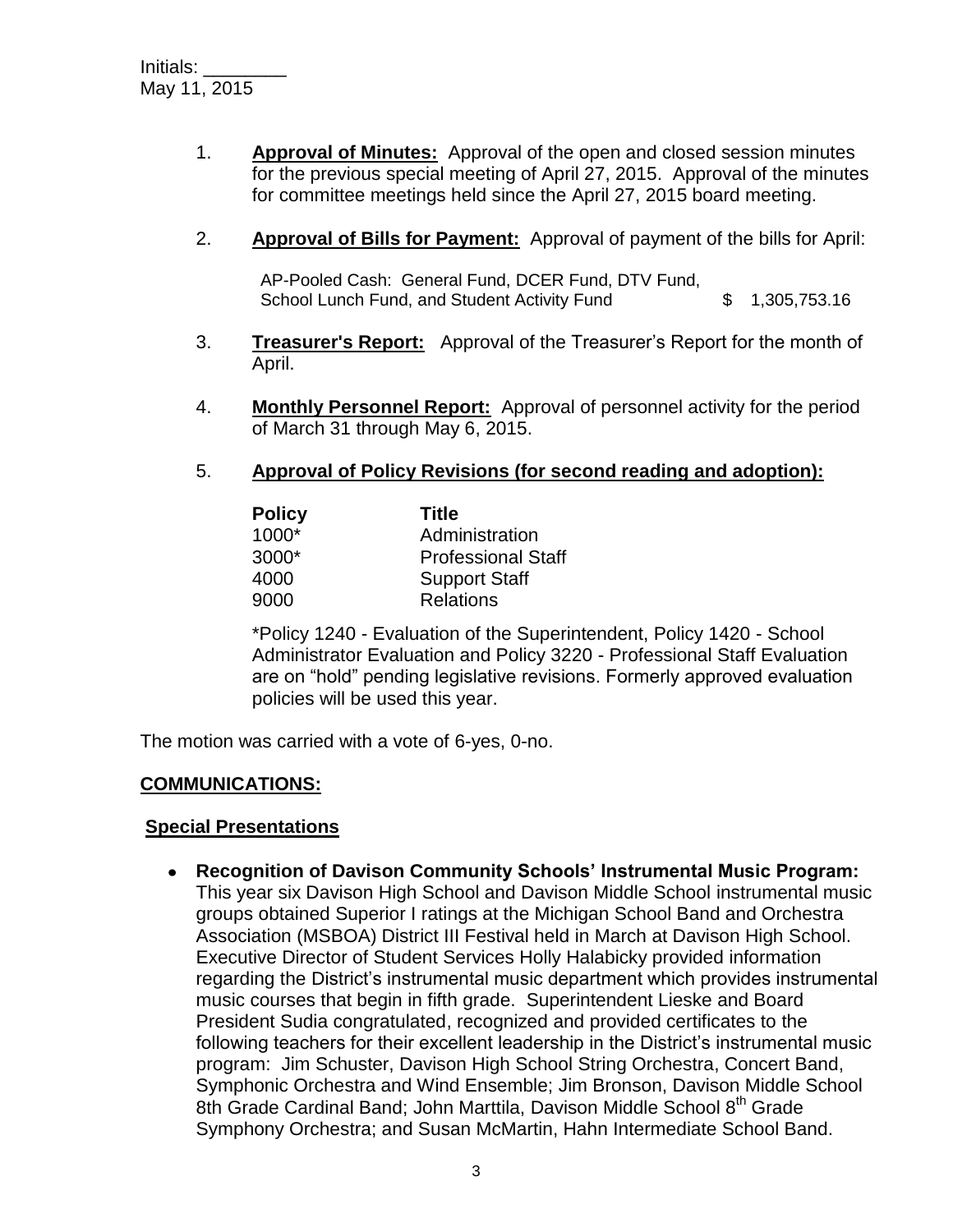- **All State Athletes:** Athletic Director Dave Beamer recognized and awarded a certificate to Davison High School All State Athlete Michael Spears for his individual achievement in swimming. Student athletes earn this title by winning their respective tournaments through the Division 1 MHSAA sponsored statewide competition. Superintendent Lieske and President Sudia expressed congratulations on behalf of the district and Board of Education.
- **All Academic Athletes:** A group of high school students received congratulations from the Board and certificates recognizing their achievements as Saginaw Valley League All Academic Athletes. In order to qualify for the recognition, a student must (1) be a sophomore, junior or senior, (2) have participated in the sport more than one year, and (3) have a cumulative grade point average of 3.3 or higher.
- **Recognition of Coach Doug Towler:** DHS Varsity Hockey Coach Doug Towler achieved his 500<sup>th</sup> win during the 2014/2015 winter season. Athletic Director David Beamer, Superintendent Lieske and Board President Sudia congratulated and recognized Coach Towler for his commitment and dedication to our students and the community.
- **BMA Classroom, Virtual Enterprise Industry (VEI) Curriculum and Chicago Trade Show:** Davison High School BPA Advisor/CTE Teacher Amy Fanning provided information regarding her students' successful tradeshow experience while attending the previously approved overnight trip held in Rosemont, Illinois (near Chicago) in February.
- **Recognition of Teacher Cadets and Teacher Cadet Supervisors:** For several years we have offered a high school class for students who are interested in becoming teachers. This class includes internships with teachers in our school district to give these students practical experience. Teachers and students were given an opportunity to share about their experience in the program. Students who participated in the teacher cadet program received a certificate recognizing their participation in the program. Teachers who supervised the teacher cadets were thanked for their efforts and received certificates recognizing their dedication and commitment to the students in the program.

**From the Public:** Visitors were welcomed and invited to address the Board. There was no response from the public.

**Correspondence:** There was no correspondence to be read.

## **ACTION ITEMS:**

## **SUPERINTENDENT'S ANNUAL PERFORMANCE EVALUATION AND EMPLOYMENT**

**CONTRACT:** On the basis of the results of the Superintendent's Performance Evaluation which was recently compiled and reviewed, the Personnel Committee recommended that the expiration date of Superintendent Lieske's contract be extended one year, to cover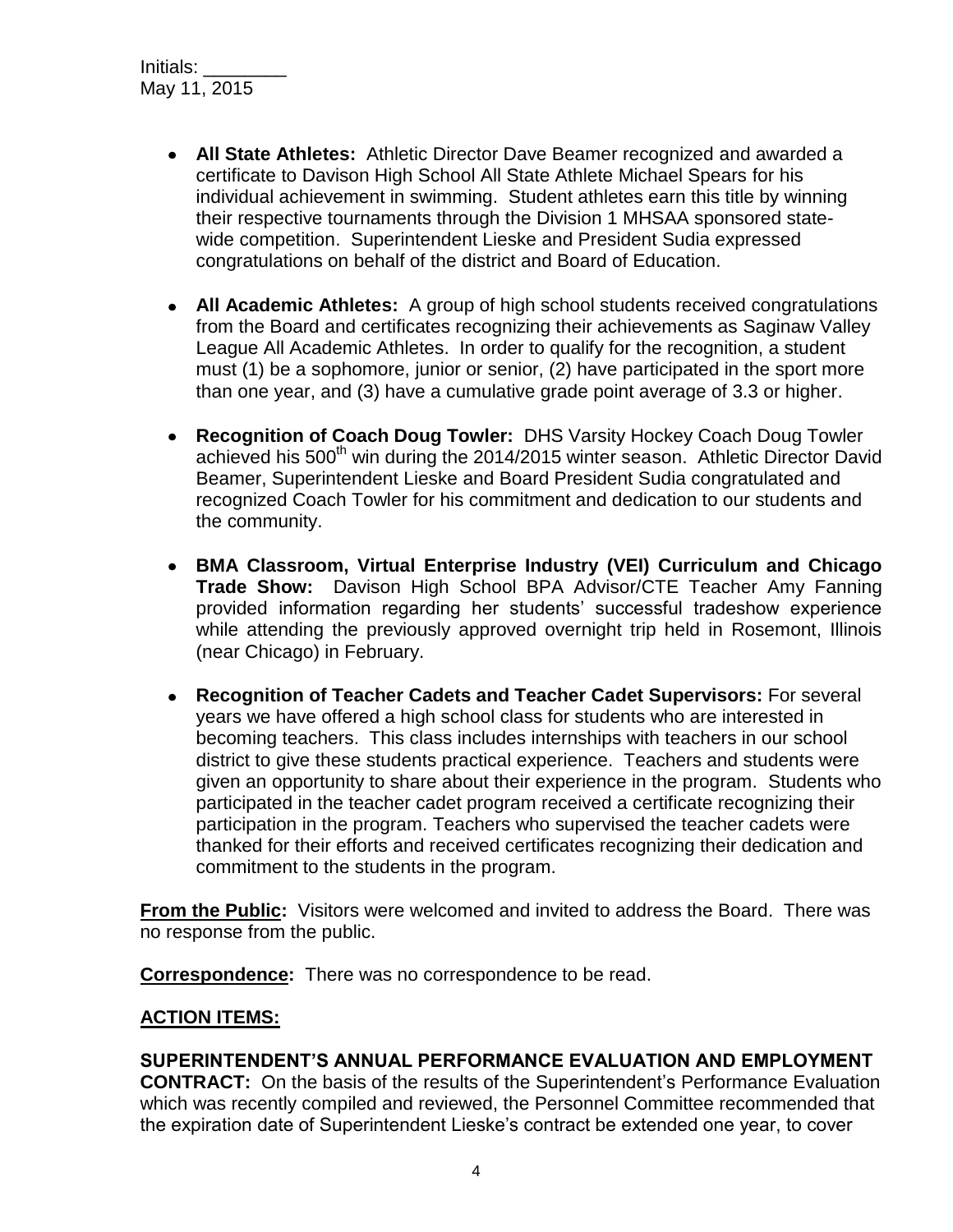Initials: May 11, 2015

the period July 1, 2015 through June 30, 2020. Moved by Karen Conover, supported by Kim Lindsay, to approve the annual Superintendent's Performance Evaluation and employment contract extension of one year. There was discussion. The motion was carried with a vote of 6-yes, 0-no.

**GISD BUDGET APPROVAL:** MCL 380.624 requires local school boards to review and either support or disapprove the annual intermediate school district's proposed budget. Board representative Andrew Hall attended the annual GISD budget hearing on March 25 and Superintendent Eric Lieske has also taken part in meetings where the proposed 2015/2016 GISD budgets have been reviewed by Genesee County superintendents. Pertinent information about the proposed 2015/2016 GISD budgets have been provided to the Board for review and a resolution was presented and recommended for approval. Moved by Mark McGlashen, supported by Andrew Hall, to approve the resolution supporting the 2015/2016 GISD budgets as presented. The motion was carried with a vote of 6-yes, 0-no. (A copy of the resolution follows the official minutes.)

**APPROVAL OF GISD ELECTION RESOLUTION:** Approval of the designation of Karen Conover as the representative of the board of education for the electoral body, which body will elect one (1) candidate to the vacancies on the ISD Board on Monday, June1, 2015 and Kathy Sudia as the alternate representative in the event the designated representative is unable to attend. Moved by Mark McGlashen, supported by Larry Finkbeiner, to approve the resolution for the GISD election. The motion was carried with a vote of 6-yes, 0-no.

**ACCEPTANCE OF CONTRIBUTIONS:** Moved by Karen Conover, supported by Kim Lindsay, to gratefully accept the following contributions and to direct the superintendent to express the Board's gratitude in writing:

Davison resident Connie Hill donated a framed 1914 diploma from her grandmother, DHS graduate Gladys B. Prestage. The historical keepsake will be displayed in the district's Alumni Room at Central Elementary.

The motion was carried with a vote of 6-yes, 0-no.

## **INFORMATIONAL ITEMS:**

## **From our Superintendent:**

- The Davison Alternative Education commencement ceremony is scheduled for Wednesday, June 10, 7:00 pm in the Davison High School auditorium. Superintendent Lieske requested volunteers from the Board to attend and confer diplomas. Andrew Hall, Kim Lindsay and Mark McGlashen volunteered to attend this event.
- Superintendent Lieske thanked to Board for his recent performance evaluation and approval of his extended contract. He looks forward to continuing to work together to make Davison Community Schools a destination district.